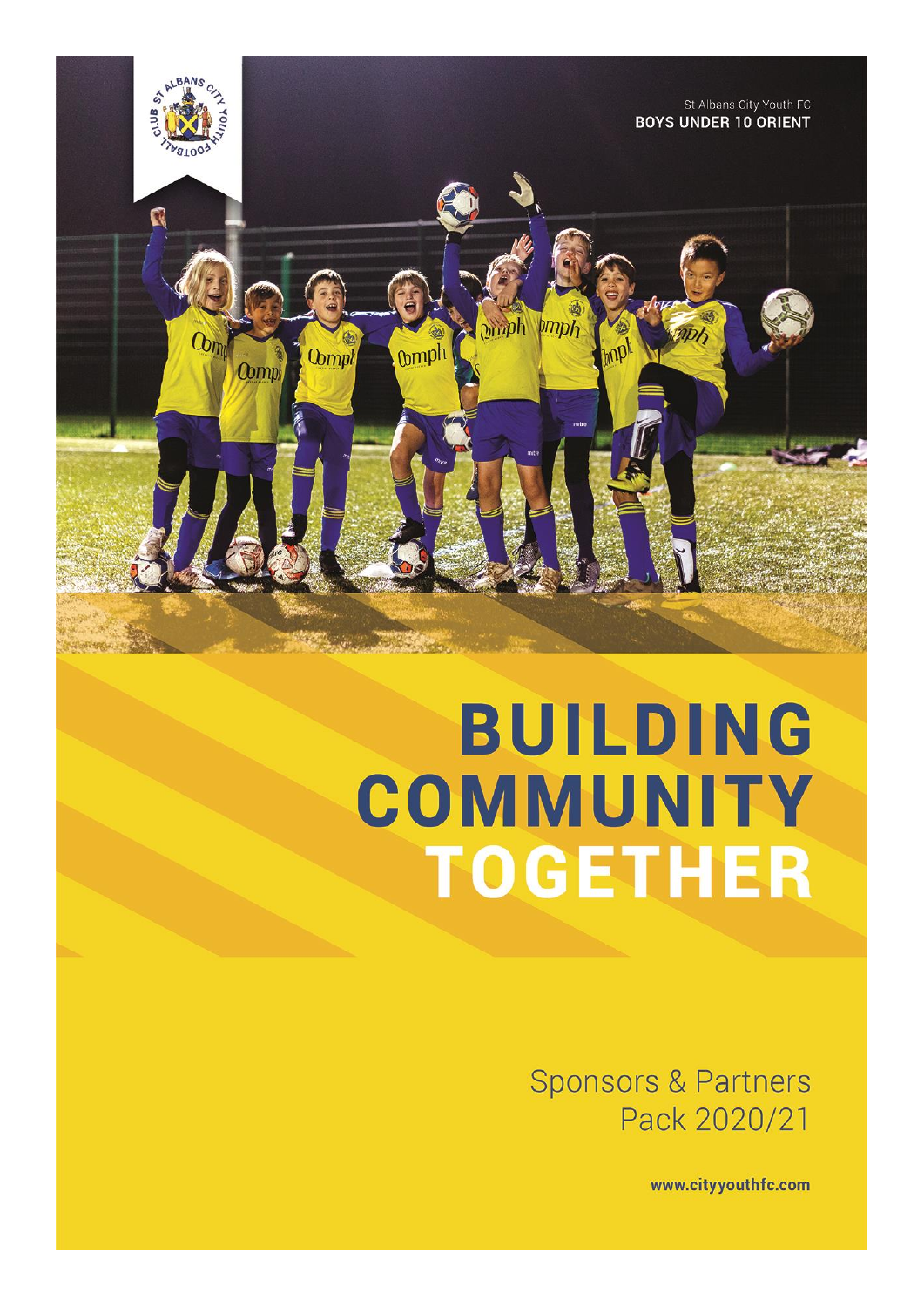

## **WHO ARE WE?**

St Albans City Youth Community Football Club (STACY) was founded in 1971 to provide organised football for a group of local School boys.

From humble beginnings the Club is preparing to celebrate its 50th anniversary in 2021 and can now boast to be one of the largest Grass Roots Sporting Clubs in the UK with over 1000 players across 84 teams and with an age range of 7-18 years for boys and girls and open age for our broad range of Disability teams.



'City Youth' as it is commonly known became a registered charity in 2001 and

in the same year the club was awarded Charter Standard status by the Football Association. The Management Committee, the Team Managers, Assistants and Officers give their time on a voluntary basis as do the Board of Trustees who oversee the club to ensure that it is run on a sustainable basis with its core values and development objectives being achieved.



The Club continues to grow year on year and play an increasing role in the community of St Albans and the surrounding areas. The Blue and Gold of City Youth is one of the most highly recognisable sporting Brands in Hertfordshire and beyond amongst parents, children and Schools and has a reputation for promoting inclusiveness, fair play, sporting opportunity and outstanding governance.

#### **WHAT ARE OUR VALUES?**

Our continuing aim is to build on the foundations established over five decades for a self-sustaining Community Based Club, providing sport (mainly football) to junior and senior players, boys, girls and disabled participants, in a positive, friendly and professional environment.

St Albans City Youth strives to deliver the very best aspects of youth sport. We aim to teach young people; competitiveness but fairness. We teach respect for the Club, for our environment, team-mates, managers, coaches, officials and most importantly themselves.

STACY works to deliver increased participation in Sport across all sectors of our Community. We aim to promote and encourage active and healthy lifestyles. Crucially we aim to educate our young people to recognise the need for tolerance, inclusiveness and understanding. It underpins everything we do. We feel that sport can deliver these objectives and the Club's role is to deliver in the most effective and holistic way possible to as many young people as we can reach. We are the Community.





PLEASE CONTACT STEVE MANN ON 07741 450660 steve.mann@cityyouthfc.com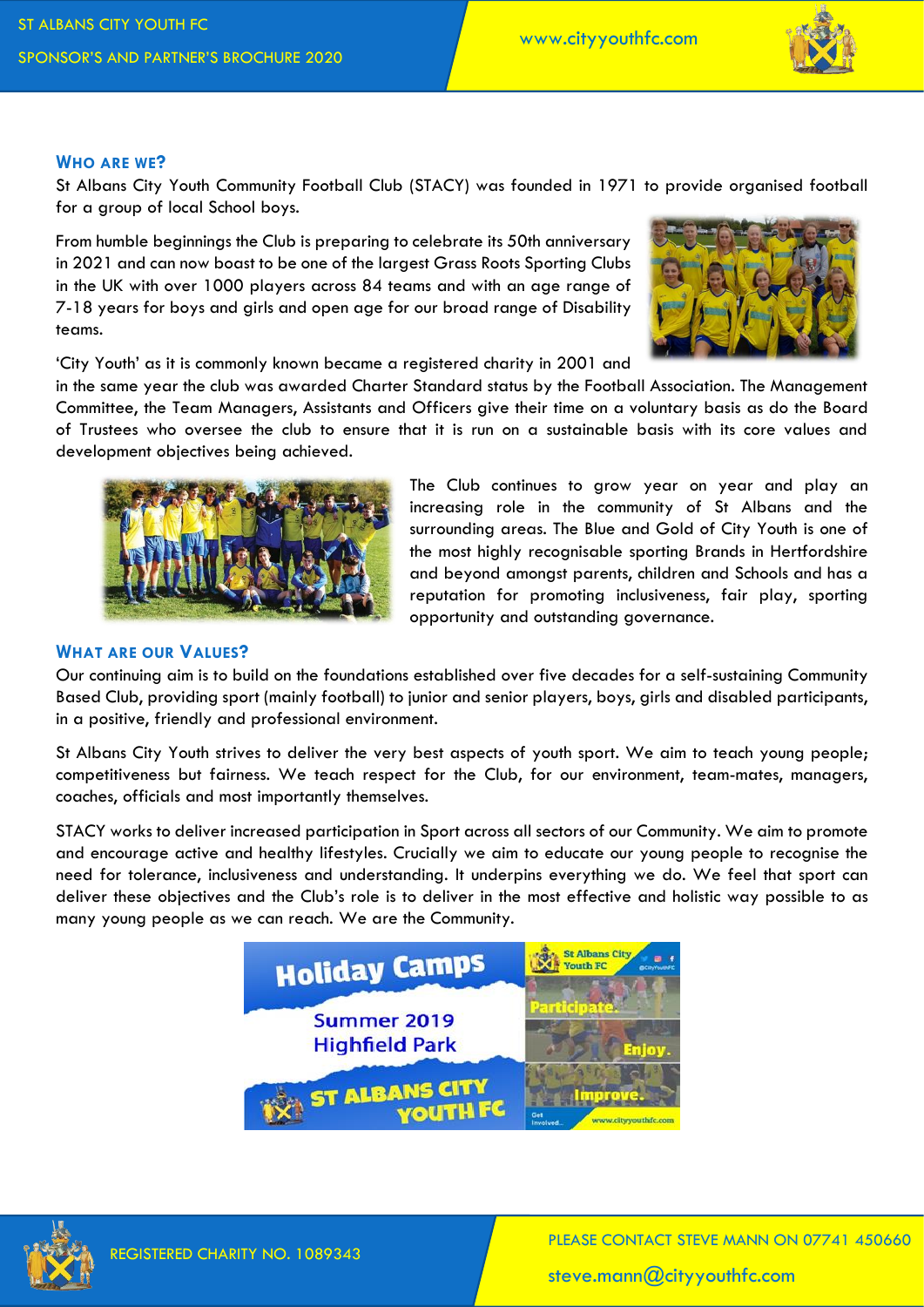

## **WHAT IS OUR ROLE IN THE COMMUNITY?**

As the club has evolved and grown over the last 20 years, as well as providing all the traditional functions of a youth sports club crucially the Club has developed its Community awareness programme, known locally as St Albans City Youth in the Community. This has seen the club focus on innovative ways of training young people. Some of this Community work is provided by the Club and some in partnership with local agencies including Herts Sports Partnership and Special Olympics. Our Disability section at City Youth is a key part of our family and we are committed to developing young disabled people to become more active and involved through sport and to integrate this element of our community into our club ethos.

The Community Trust provides 150 girls and boys aged under 7 football fun and coaching on Saturday mornings in term time. The club also supports 16 primary schools within the St Albans area by promoting School-Club links and providing coaching courses and experience for sixth formers training for their Coaching Badges. The Disability Section have plans to replicate the School-Club coaching experience throughout their section and with Special Olympics. Towards the end of each season teams are actively encouraged "to tour" using our links in Europe and beyond.



Through our community work we offer career advice, guidance and progression to young and disabled people including work placements, work experience, Junior Sports Leaders courses, holiday work and apprenticeships.



We also run School Holiday Camps, Community Days, Disability Festivals both at Highfield Park and Nicholas Breakspear School and Small Sided Competitions for boys and girls. All this requires funding and support from Sponsors and volunteers alike. The Club does this to "give something back" to the Community. As a Charity, we aim to run our events at a competitive price and have a hardship policy to allow everyone to take part.

## **HOW ARE WE MEETING THE CHALLENGE?**

City Youth faces the same challenges for resources faced by most Charities and community organisations. Our costs increase as we grow and expand the work that we do. Increasing internal revenue streams is becoming more challenging resulting in the need to attract external partners to support us and work alongside us. As a Club with our scale and reach we know we can provide many reciprocal benefits to our partners that are both tangible and intangible.

Recently the Trustees took the bold decision to employ a full-time Community Manager who organises numerous outreach projects in local schools, delivered by apprentice coaches and oversees the Clubs Coach education and coaching provision. More recently, the decision was taken to employ a full-time Commercial Manager in order to establish and manage various fundraising initiatives including partnering with local businesses to harness potential sponsorship opportunities. The Commercial Manager will ensure that potential partners will feel welcomed, valued, informed and importantly will see the benefits of their investment in the community. We are now at the point where the 1000s of hours delivered by our vast family of volunteers need further professional support and outside participation from the Community we serve.



steve.mann@cityyouthfc.com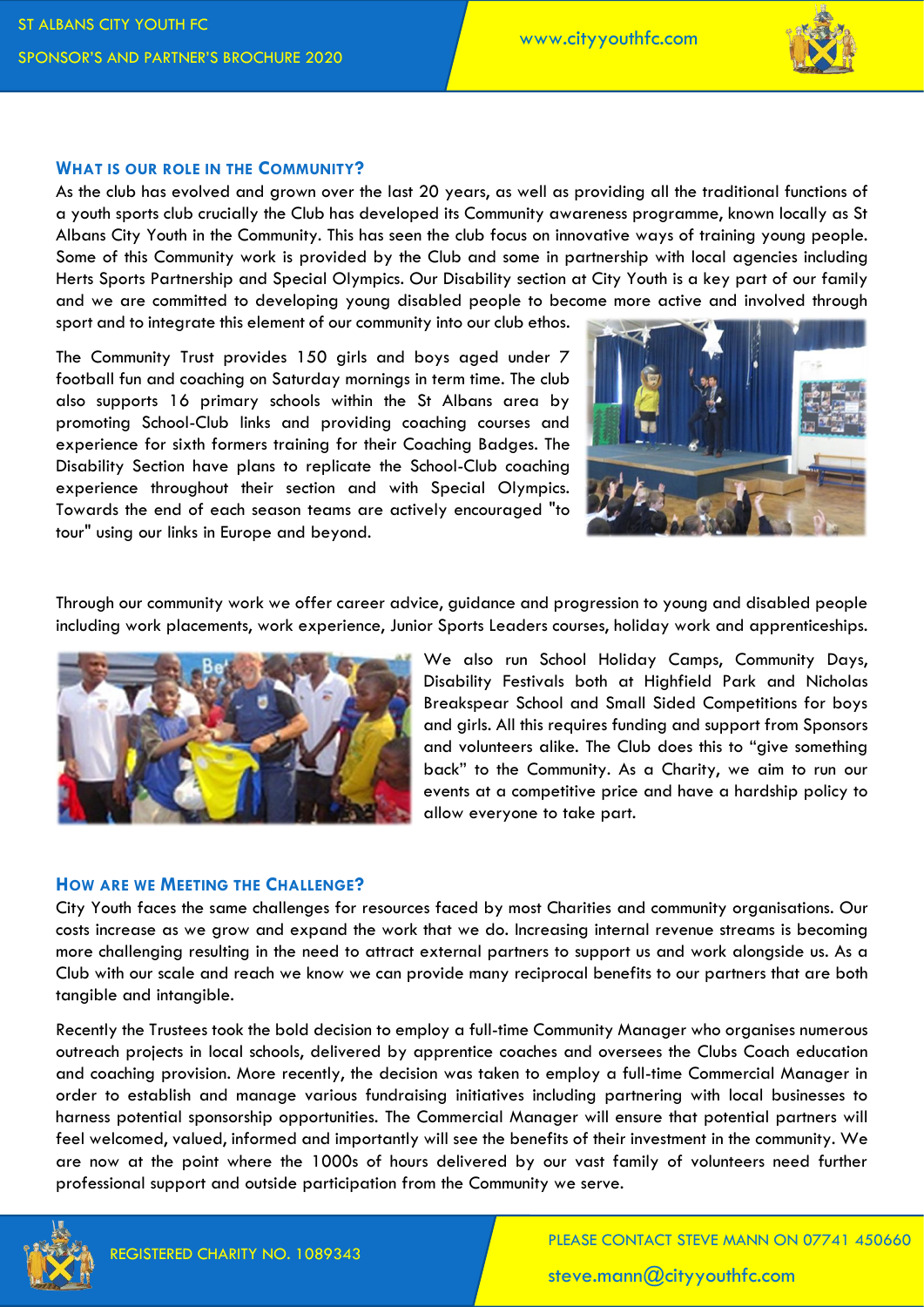

#### **WHAT ARE OUR COSTS?**

As a Charity we try only to cover our costs each season, charging players a registration fee to cover their participation. Our philosophy is to make the cost of playing for our club as reasonable as possible for parents/guardians. Each team costs approximately £2,200 per year to run. Despite this our Registration fees remain amongst the lowest among peer clubs in the region as we strive to offer 'Football for all' irrespective of background or personal circumstances. As a Charity, Hardship grants are made available to qualifying cases to ensure no young person is excluded from taking part based on financial difficulties.



Additional money is raised by the Officers, Management, Players and Parents who undertake fund-raising events and source individual team sponsorship. Each of our 84 teams is provided with match kit, this can come from sponsorship, grant applications, parents or club funds. When a team grows out of a kit and it is still in good condition it can be passed down to another team. Once it reaches a certain age it is shipped out for use in Africa.

**THE REALITY IS THE FUNDS NEEDED TO RUN A CLUB WITH OUR SCALE REQUIRES IN EXCESS OF £250,000 PER YEAR TO OPERATE.**

## **WHY BECOME A PARTNER WITH 'CITY YOUTH'?**

The benefits of partnering and sponsoring sport at the Grass Roots level are many and varied and we as a Club stand at the vanguard of that opportunity. Partnering with us is a very positive but also practical and visible way of supporting the community where you are based. This is also where your customers may operate and where your employees live and work. Our size and presence means that it highly likely that among your employees and your customer base there are parents or family members of players, a manager or volunteer or two and the high probability you will encounter regularly our vast family of former players and coaches developed over our near 50 history. Everyone in our city knows someone connected to 'City Youth' and the City Youth brand that only carries positive connotations.

We at City Youth want to partner with organisations that share our values and support our vision. The key word here is 'partner'. Our Commercial Manager will work alongside our partners to develop long lasting and meaningful relationships which are beneficial for all parties involved.

Partnering through one of our range of Sponsorship options will provide your organisation with increased visibility in our Communities and the opportunity to be connected to and be seen to visibly support a strong and positive brand that is respected by all. Being part of our 'family' can only bring positive results.

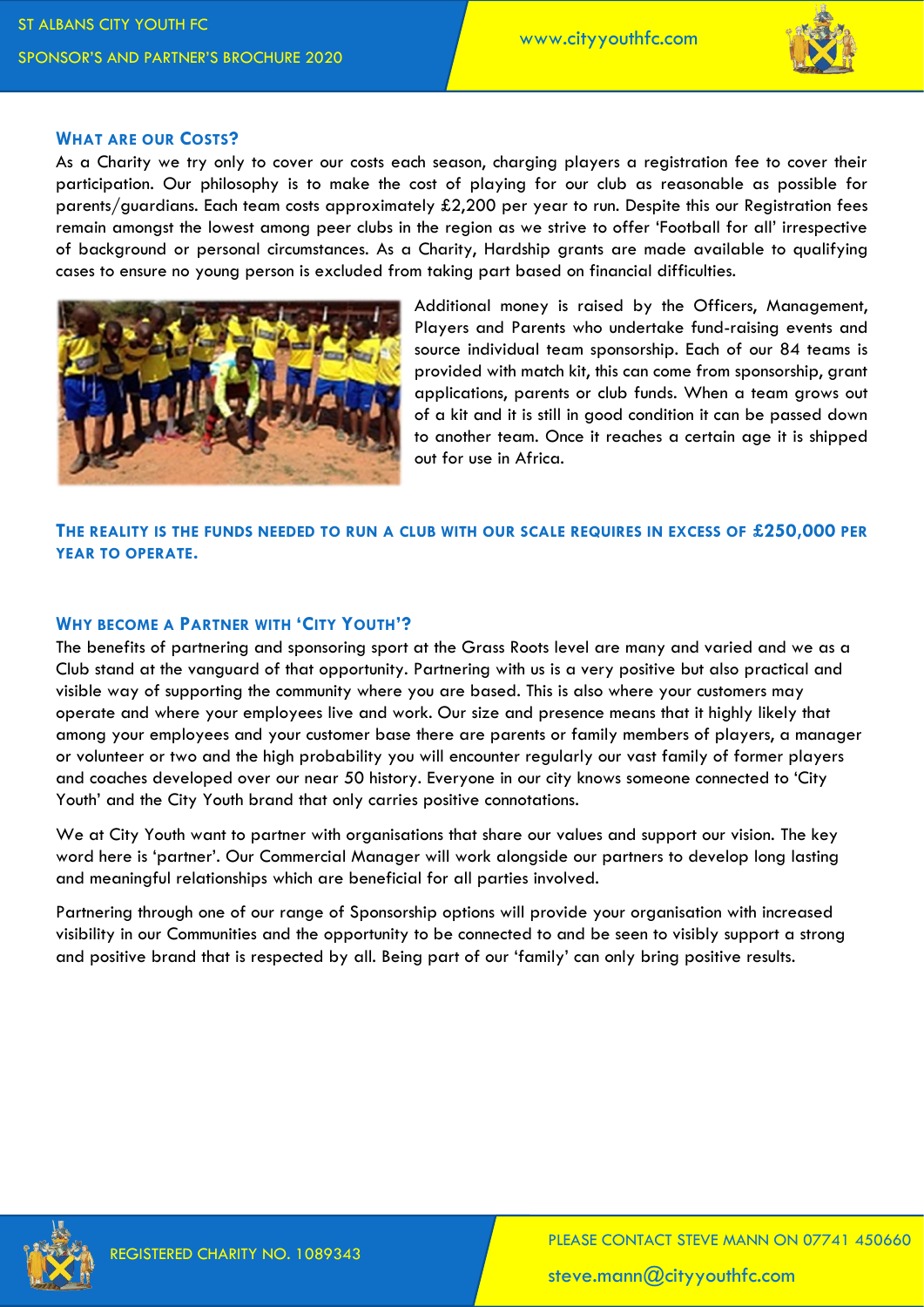

## **WHAT ARE THE OPPORTUNITIES?**

There are four key categories of partnership and sponsorship available which will provide varying levels of coverage and reach both within our Club and the wider St Albans community and beyond and therefore will attract differing levels of financial support.

However, in each case the Club's Commercial Manager will work with each of our partner organisations to ensure that they are superbly promoted, recognised and valued.

The opportunities currently available are;

- **THE CLUB'S MAIN PLATINUM PARTNER**
- **DISABILITY SECTION PLATINUM PARTNER (SOLD)**
- **BOY'S SMALL SIDED TOURNAMENT (2 DAYS)**
- **GIRL'S SMALL SIDED TOURNAMENT (1 DAY)**
- **ANNUAL CHARITY GOLF DAY PARTNER**
- **SQUAD KIT SPONSORSHIP**



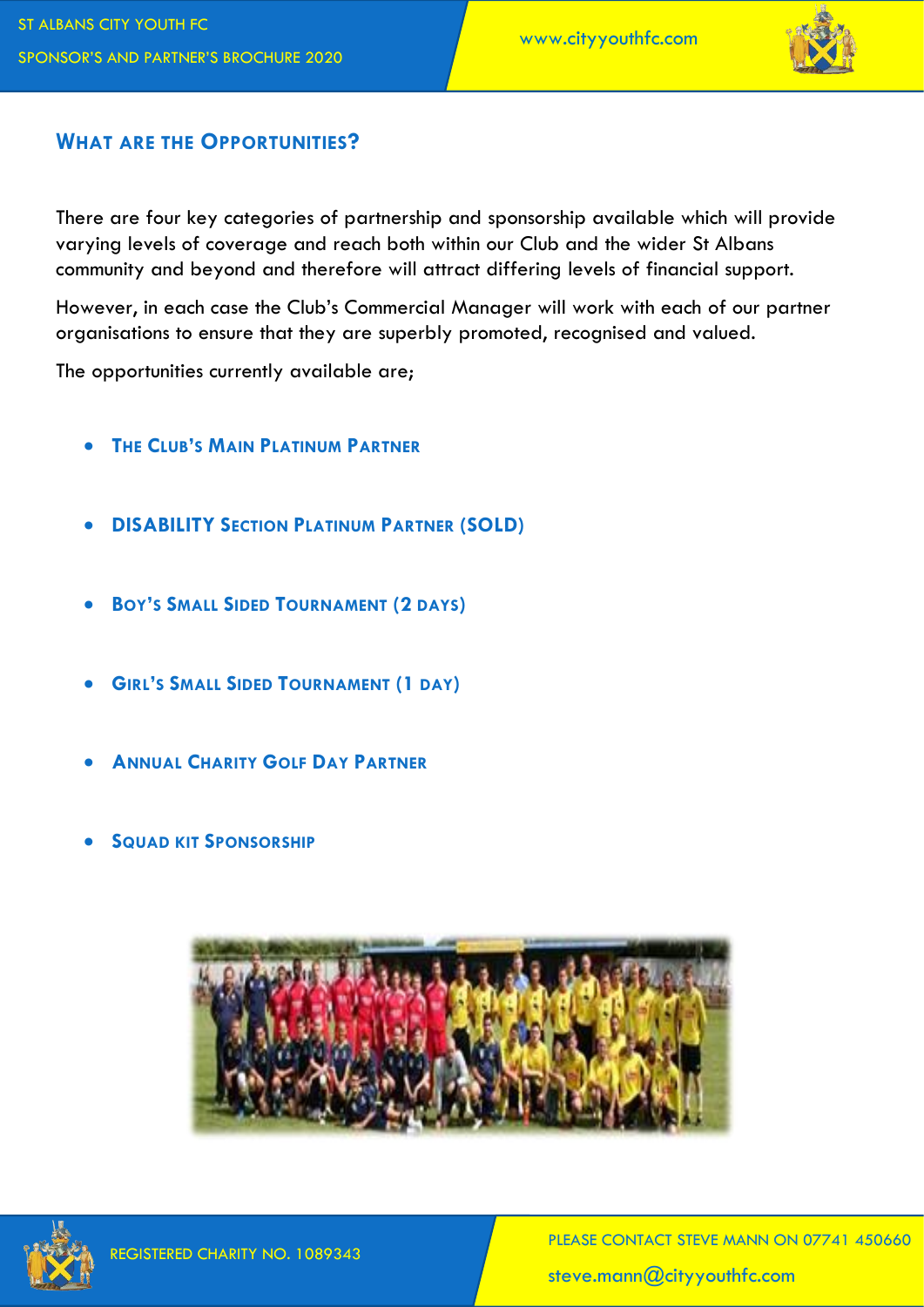

# **ST ALBANS CITY COMMUNITY FC PARTNER**

As the Club's Platinum Partner, we would welcome you to a yearlong partnership to be the Club's Headline Community Partner and sponsor.

This comprehensive package is designed to bring maximum exposure to your organisation enabling you to feel part of the City Youth community and to participate in and celebrate our journey and achievements across an entire calendar year and hopefully beyond. This we hope, would fully reflect your financial support and any other benefits that your organisation can offer. Our Commercial Manager will work with you across the year to ensure you feel valued and included.

We are delighted to include the following opportunities to our Platinum Partner;

- The opportunity to promote your Partnership of St Albans City Youth FC in your own Marketing initiatives. **\***
- Sponsorship of our Annual Presentation Day **\*\*** (see below).
- Shirt sponsorship for; one female and one male youth team for 2 years.
- 2 Advertising hoardings at the Club's base at Highfield Park displayed on all match days throughout the regular season.
- A permanent presence at the 'Headline' of all club's social media platforms and website.
- Your organisations logo and a link to your organisation's Homepage on our own website.
- A 20% discount on Club annual registration fees for all children of your employees.
- Constant Local press and social media coverage.
- Active promotion of your organisation at all Club internal events and meetings.
- A prominent reference on the footnote of all official Club Correspondence both internally and externally.

## **ANNUAL PRESENTATION DAY\*\***

As the Club's Platinum Partner your organisation and your guests will be welcomed as valued guests and be provided a premium profile at our Annual Presentation Day. At this Blue-Ribbon event we celebrate our Club's achievements for the year be it National or County success or simply just taking part in one of our teams or activities. Each June, with the Mayor of St Albans in attendance; players, coaches, managers and parents of our 84 teams are invited to attend the celebration at the Alban Arena in the city centre. Over the day there are in excess of 2,000 attendees from or community.

This element of your overall package would include;

- The opportunity to promote your sponsorship of St Albans City Youth at the Presentation Day and in your own Marketing initiatives. **\***
- An invitation for you to attend the event and present awards on the day.
- A 'Headline' banner on the stage where all presentations are made for the duration of the event.
- Your company name and logo on the Presentation Day Brochure Cover.
- 2 Full page advertisement in the Club's annual Presentation Day Brochure

**\***With prior agreement of the Charity's Trustees

Suggested Cost: 1 season £6,000, 2 seasons £10,000



PLEASE CONTACT STEVE MANN ON 07741 450660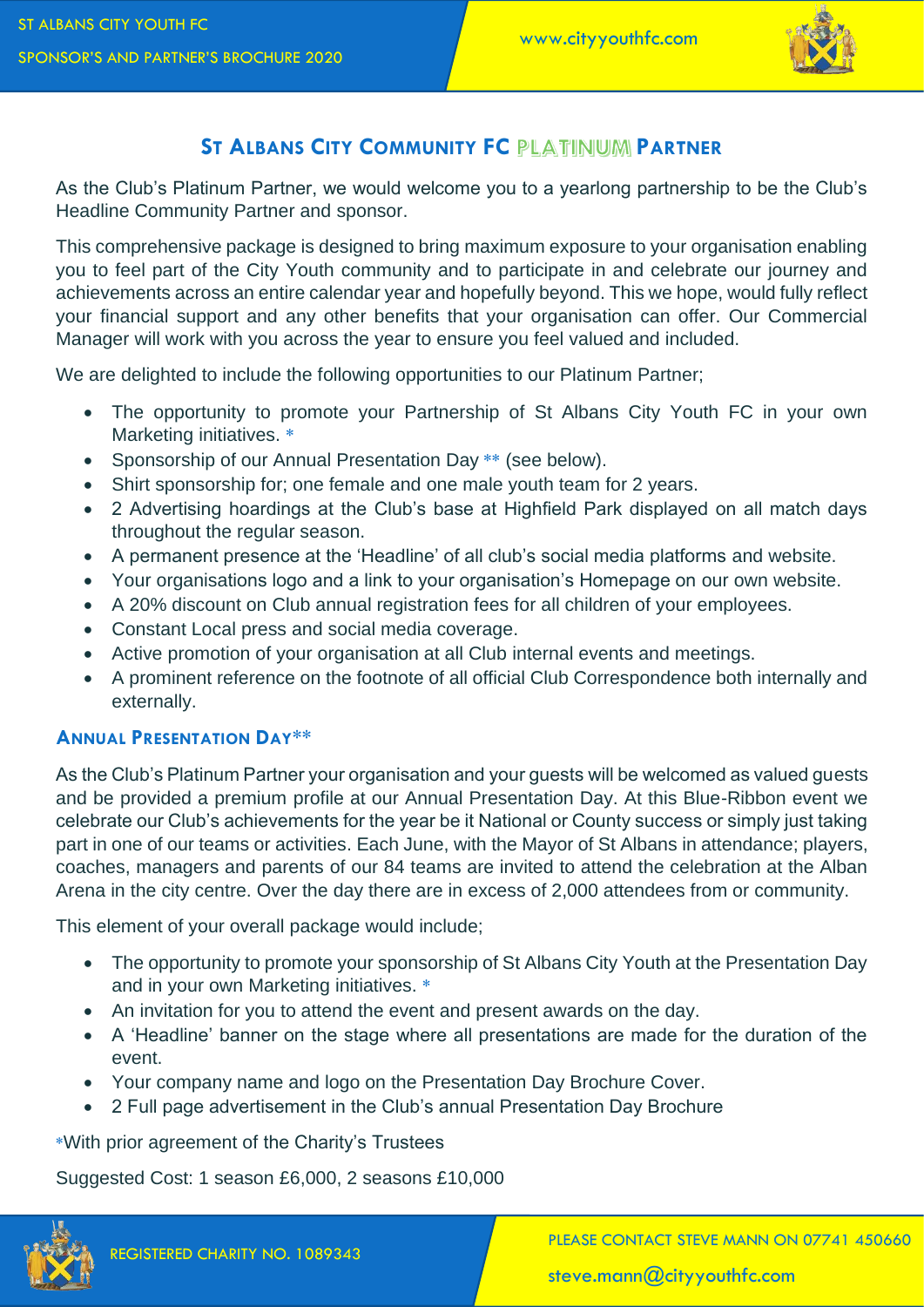

## **ST ALBANS CITY COMMUNITY FC DISABILITY SECTION HEADLINE SPONSOR**

As the Club's Inclusive Section Headline Sponsor, we would welcome you to a yearlong partnership to be the Club's principle Community Partner of and sponsor for our thriving and multi award-winning Disability Section.

This varied package is designed to bring maximum exposure to your organisation enabling you to feel part of the City Youth Inclusive community and to participate in and celebrate their journey and achievements across an entire calendar year and hopefully beyond. This we hope, would fully reflect your financial support and any other holistic benefits that your organisation can offer to our young people, many of whom face adversity and challenges in their daily lives. Our Commercial Manager will work with you across the year to ensure your feel valued and to keep you abreast of the Inclusive section's news and successes.

We are delighted to include the following opportunities to our Inclusive Section Headline Sponsor;

- The opportunity to promote your sponsorship of St Albans City Youth Inclusive Section in your own Marketing initiatives. **\***
- Shirt sponsorship for; 2 inclusive teams.
- A permanent presence at the 'Headline' of all club's social media platforms and website.
- Your organisations logo and a link to your organisation's Homepage on our own website
- A 20% discount on Club annual registration fees for all children of your employees.
- Local press and social media coverage.
- Active promotion of your organisation at all Club internal events and meetings.
- A prominent reference on the footnote of all official Inclusive Section Correspondence both internally and externally.
- A warm welcome to our Club's annual Presentation Day including the presentation of awards to the Disability section.
- Full page advertisement in the Club's annual Presentation Day Brochure.
- •

**\***With prior agreement of the Charity's Trustees

Suggested Cost: 1 season £2,500, 2 seasons £4,500 **SOLD**

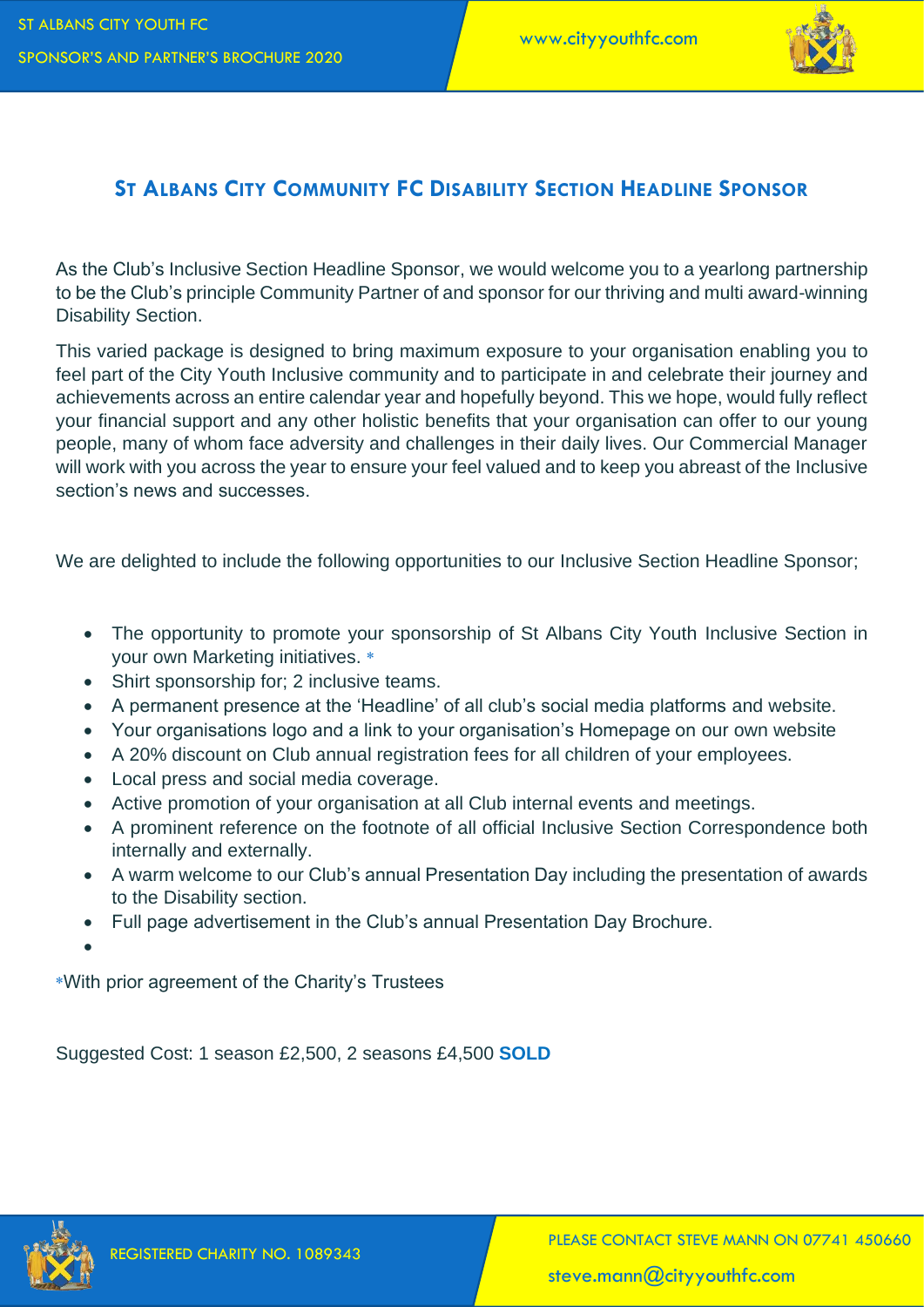

## **BOYS SMALL SIDED TOURNAMENT (2 DAYS)**

The Boys small sided tournament is one of the most highly regarded and eagerly attended annual football celebrations in Hertfordshire. This prestigious event is held during the final weekend of May at Highfield Park in St Albans. The event delivers a weekend of football to 1250 children between the ages of 7 and 12 years old from across Hertfordshire (and beyond), supported by hundreds of parents and friends. Our annual tournament is organised by our volunteer events management team with help from the local community, ex-players and team managers from within the City Youth family. As a registered Charity all funds raised from the weekend are reinvested directly in youth football and help the club to support the 84 teams that we operate across our boys, girls and disability sections.

This comprehensive package offers your business the opportunity to demonstrate that you are a key part of the St Alban's community and simultaneously engage with several thousand Hertfordshire residents. We are looking for financial support from local businesses and/or any additional investment that your organisation can offer for the event. Our Commercial Manager will work with you to plan the event and on the day(s) to ensure your organisation feels valued and is comprehensively promoted amongst the local community and our guests from across the region.

We are delighted to include the following opportunities to our Boys Small Sided Tournament Sponsor(s)

- The opportunity to promote your sponsorship of St Albans City Youth Boys Annual Tournament in your own Marketing initiatives. **\***
- The invitation to attend the event and promote your organisation to attendees on the day using marketing materials. **\***
- 2 Advertising hoardings at the entrance to Highfield Park on each day sponsored.
- A 20% discount on Club annual registration fees for all children of your employees.
- Local press and social media coverage.
- A prominent reference on the footnote of all correspondence both internally and externally relating to the event.
- Active promotion of your organisation at both the event and relevant planning meetings.
- Prominent promotion of your organisation on the App used to organise and communicate during the event.

**\***With prior agreement of the Charity's Trustees

Suggested Cost: 2 days £2,500

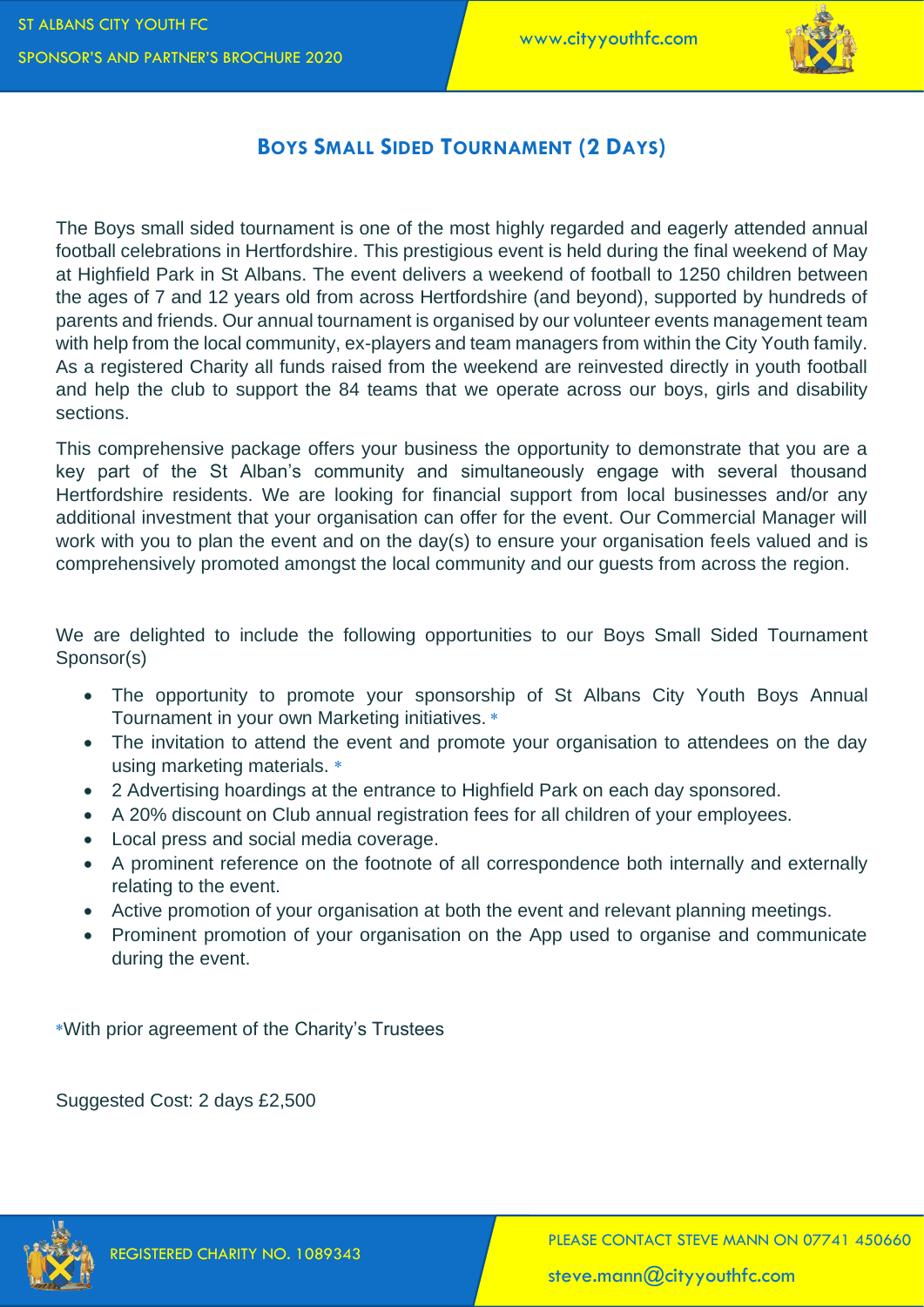

## **GIRLS SMALL SIDED TOURNAMENT (1 DAY)**

Widely acknowledged as one of the most enjoyable and eagerly attended annual girls' football celebrations in Hertfordshire this prestigious event is held on a Saturday in late May at the club's base at Highfield Park in St Albans. The event delivers a day of football for 750 children between the ages of 7 and 12 years old from across Hertfordshire (and beyond), supported by hundreds of parents and friends. Our annual tournament is organised by our volunteer events management team with help from the local community, ex-players and team managers from within the City Youth family. As a registered Charity all funds raised from the weekend are reinvested directly in youth football and help the club to support the 84 teams that we operate across our boys, girls and disability sections.

This comprehensive package offers your business the opportunity to demonstrate that you are a key part of the St Alban's community and simultaneously engage with several thousand Hertfordshire residents. We are looking for financial support from local businesses and/or any additional investment that your organisation can offer for the event. Our Commercial Manager will work with you to plan the event and on the day to ensure your organisation feels valued and is comprehensively promoted amongst the local community and our guests from across the region.

We are delighted to include the following opportunities to our Girls' Small Sided Tournament Sponsor;

- The opportunity to promote your sponsorship of St Albans City Youth Girls Annual Tournament in your own Marketing initiatives. **\***
- The invitation to attend the event and promote your organisation to attendees on the day using marketing materials. **\***
- 2 Advertising hoardings at the entrance to Highfield Park on Tournament Day.
- A 20% discount on Club annual registration fees for all children of your employees.
- Local press and social media coverage.
- A prominent reference on the footnote of all correspondence both internally and externally relating to the event.
- Active promotion of your organisation at both the event and relevant planning meetings.
- Prominent promotion of your organisation on front cover of the brochure used to organise and communicate during the event.
- 2 full page colour advertisements in the Tournament brochure.

**\***With prior agreement of the Charity's Trustees

Suggested Cost: £1,500

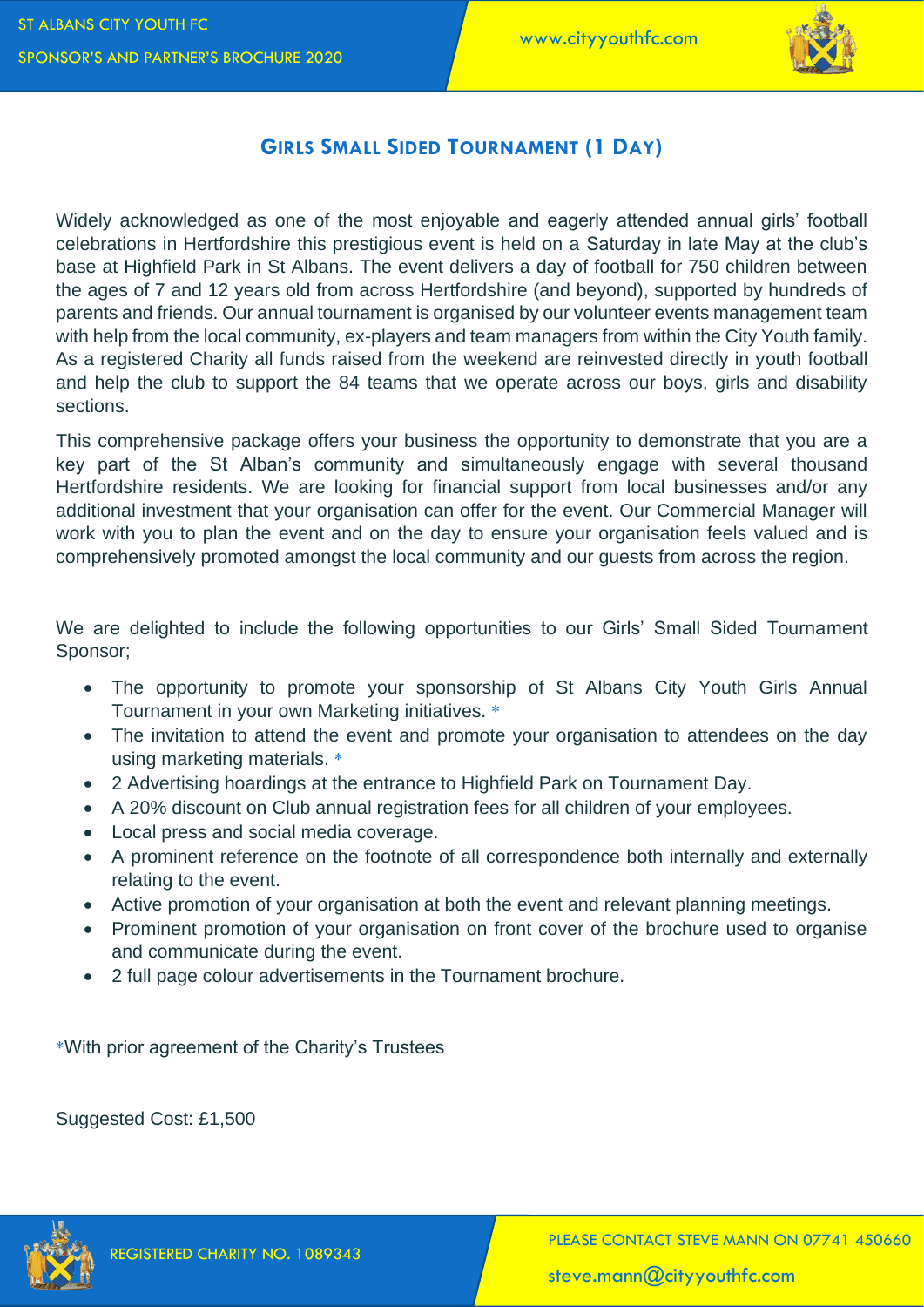

## **ANNUAL CHARITY GOLF DAY PARTNER**

St Albans City Youth are proud to be hosting a Charity Golf Day, at Verulam Golf Club, on Friday 1st May 2020. This event has already sold out.

Managers, Coaches, parents and friends of the Club will join us for what promises to be an exciting day of golf, food and friendship at Verulam GC; just a short walk from the City Centre. All proceeds raised from the day will go to St Albans City Youth Community FC (Reg. Charity No 1089343). Teams of 4 will enjoy coffee/tea and breakfast rolls on arrival, 18 holes on the Championship Course, a sumptuous 2 course lunch followed by a charity raffle and auction and the opportunity to relax and share stories late into the evening.

This comprehensive package offers your business the opportunity to demonstrate that you are a key part of the St Alban's community and simultaneously engage with many members of our business and sporting community.

Our Commercial Manager will work with you to ensure your organisation feels valued and is comprehensively promoted both prior to the event and on the day amongst the local community and our guests from across the region.

- The opportunity to promote your sponsorship of St Albans City Youth Charity Golf Day in your own Marketing initiatives and Social Media Promotions \*
- Regular Social Media coverage on the Clubs platforms highlighting your organisation's sponsorship of the Charity Golf day both prior to and after the event.
- The opportunity to display your branded marketing materials prominently at the event.
- Your company logo and brand to be displayed on any materials used on the day such as 'auction sheets', 'raffle prize sheets' and incidental signage displayed to aid visitors and guests.
- An invitation to attend the event an enjoy a complimentary '4 ball' should you so wish.
- An invitation to your representative(s) to present the Golf prizes and awards on the day; winning team, nearest the pin etc.

**\***With prior agreement of the Charity's Trustees

Suggested Cost: £750

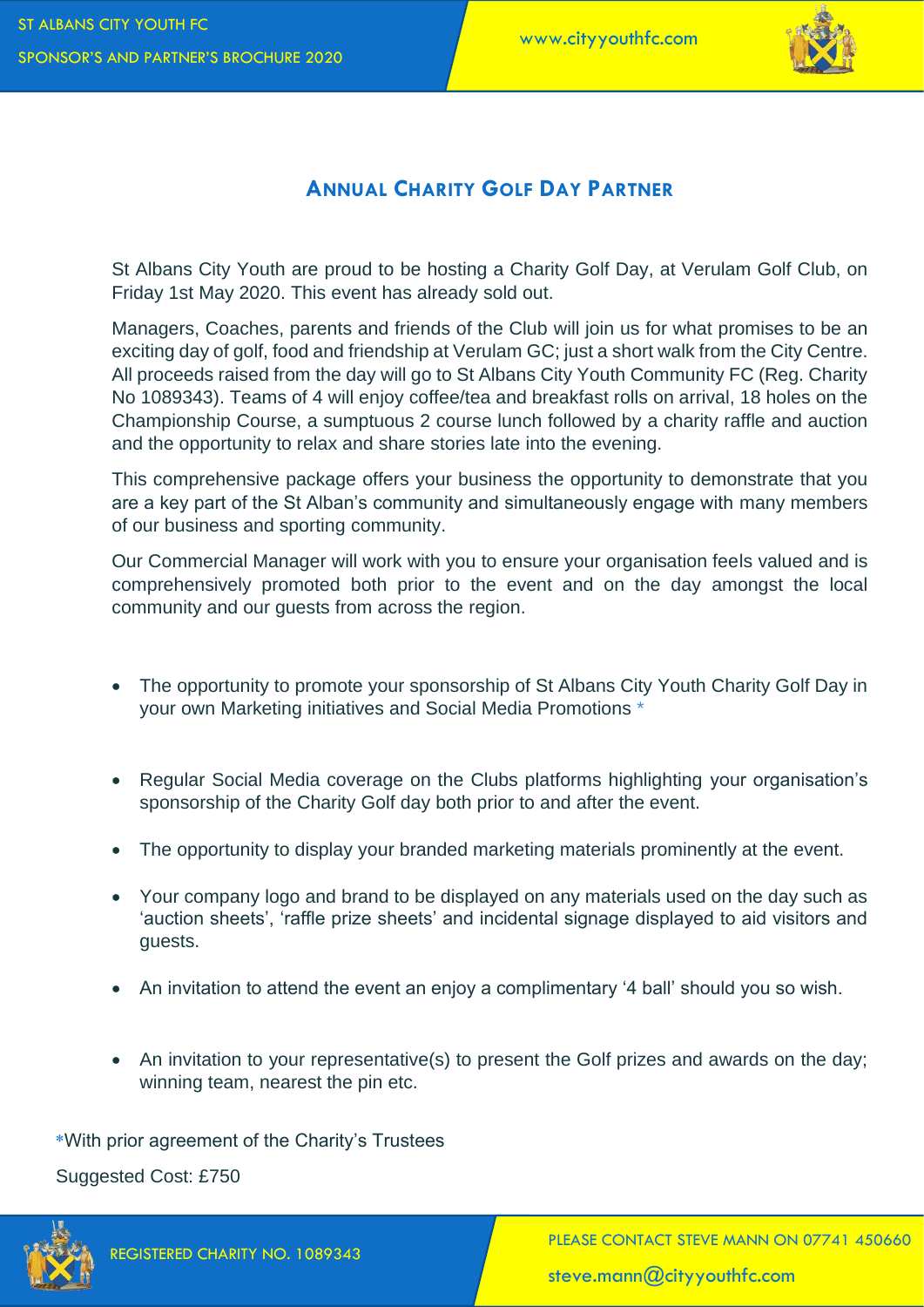

# **ST ALBANS CITY YOUTH FC TEAM KIT SPONSORSHIP**

As a St Albans City Youth FC kit-sponsor we would welcome you to a two-year partnership to be the Partner and sponsor of one of our Boys or Girls squads.

This package is designed to bring maximum exposure to your organisation enabling you to feel part of the City Youth community and to participate in and celebrate our journey and achievements across two seasons and hopefully beyond. Our teams play across Hertfordshire during the season and enter Summer tournaments across the region.

Squads also have the opportunity tour across Europe and the USA. Your Logo would travel with them wherever the squad go.

We hope this exposure would fully reflect your financial support and enable you to help fund the opportunity for young people from your community to play an enjoy sport and all the benefits that can bring.

We are delighted to include the following opportunities to all our kit sponsors across our 84 squads;

- The opportunity to promote your Partnership of St Albans City Youth FC in your own Marketing initiatives. **\***
- Shirt sponsorship bearing your company name and or Logo for; one female or male youth team for 2 years.
- Your organisations logo and a link to your organisation's Homepage on the Club's own website.
- A 20% discount on Club annual registration fees for all children of your employees.
- Local press coverage
- Extensive social media coverage including being our Sponsor of the 'Week'
- Active promotion of your organisation at Club internal events and meetings.

Suggested Cost: 2 seasons £500, 4 seasons £1,500 (to include a replacement kit in year 3)

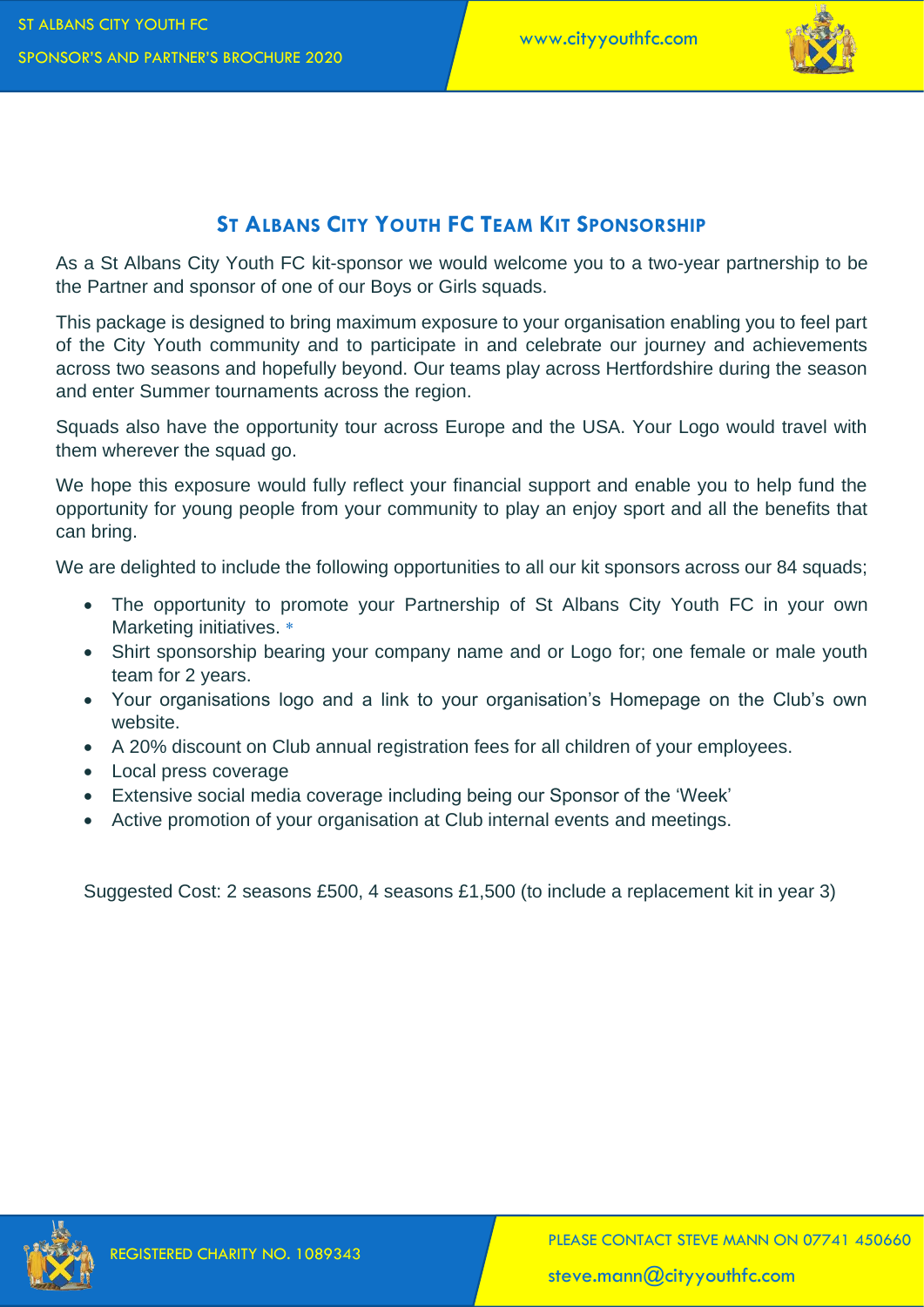

## **ST ALBANS CITY YOUTH COMMUNITY FOOTBALL CLUB SPONSORSHIP AGREEMENT 2020**

| Type                                   |  |
|----------------------------------------|--|
| Period of Sponsorship                  |  |
| Sponsorship Amount (£)                 |  |
| Sponsoring / Partnering Organisation   |  |
|                                        |  |
| Name of Organisation's Representative/ |  |
| Signatory                              |  |
| ۱.                                     |  |
| Telephone Number                       |  |
| 1.                                     |  |
| Email                                  |  |
| 1.                                     |  |
| <b>Organisations Address</b>           |  |
|                                        |  |
|                                        |  |
|                                        |  |
|                                        |  |
|                                        |  |
|                                        |  |

#### **SPONSORSHIP AGREEMENTS**

This agreement is between the Sponsoring Organisation (Sponsor) and St Albans City Youth Community FC (STACY). Sponsorship provides the benefits outlined in the relevant section of the Sponsorship Pack for the specific type of sponsorship.

#### **SPONSORSHIP RULES**

- 1. All sponsors need to be approved by the Club Management Committee. The Sponsor's details will be submitted by the Commercial manager to the Robert Baker (Treasurer) at [treasurer@cityyouthfc.com](mailto:treasurer@cityyouthfc.com) .
- 2. For those packages that include kit sponsorship this agreement only gives a sponsor the right to have their name and logo on the kit(s) sponsored (if appropriate).Please note the kit always remains the property of the club and it must comply with the club's official kit standards .
- 3. All sponsorship funds received must be paid to the club (Club Treasurer).
- 4. Should the Sponsoring entity undertake specific activities during the period of the Sponsorship agreement which conflict with the club's aims pertaining to alcohol, tobacco or gambling then the Trustees can revoke the agreement with the club will having no liability to repay any sponsorship money;
- 5. The club has a standard kit policy to ensure uniformity and consistency. The sponsorship policy should be read in conjunction with the kit policy and all kit must comply with this policy;
- 6. All sponsor's logo's and names will be printed on club kit within the guidelines set out by the club and the FA.
- 7. The Sponsor and STACY are independent contractors with respect to one another, and neither shall have any authority to represent or bind the other in any manner or to any extent whatsoever, except as specified within this agreement.
- 8. The Sponsor shall have the right to use the following terms in advertisements, posters, brochures, newsletters, etc.: "Sponsor\* of St Albans City Youth FC", plus event name, if appropriate. \* or 'Partner'

#### **FOR MORE INFORMATION CONTACT: STEVE MANN, STEVE.MANN@CITYYOUTHFC.COM MOB: 07741450660**